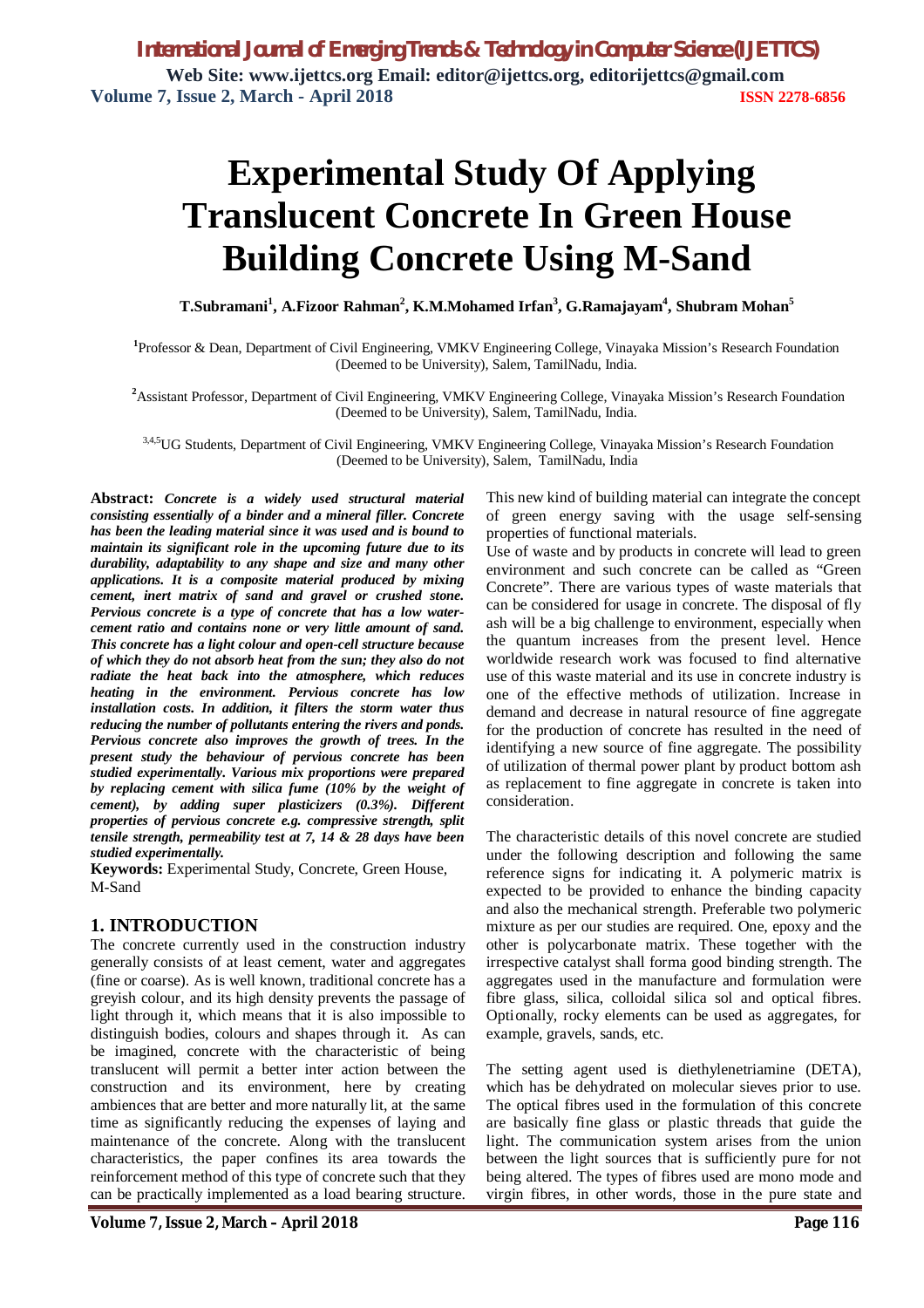without any coatings, the aim of which is so that the light can pass through the concrete. Used as additives are: pigments; bridging agents for favouring the attachment to the matrix, giving resistance and protection against aging ; lubricant agents for giving surface protection agents for giving integrity, rigidity, protection and impregnation, metal salts, thixotropic agents (flakes of inorganic materials, glass microspheres, calcium carbonates, silicon dioxide, etc.),flame retardant agents (elements containing chlorine, bromine, phosphorus, etc.) and UV protection agents (stabilisers). Silicasol, also known as silica hydrosol, is a colloidal solution with a high molecular hydration of silica particles dispersed in water. It can be used as a binding agent. Silica of between 0.5 and 10% by weight of resin has to be used so that, once set, the silica used provides greater resistance and hardness to the concrete. According to the study the mechanical characteristics such as compressive resistance of a translucent concrete with epoxy matrix is upto220Mpa.The manufacturing process of this concrete consists of the mixture of two processes, one where the cement is mixed with water, and the other where the matrices are mixed. Figure 1 shows the integrated model of translucent concrete cube



**Figure 1** Integrated model of translucent concrete cube

Figure 2 shows the Form-work of wood and thermocol



**Figure 2** Form-work of wood and thermocol

#### **1.1 General**

Concrete, that traditionally solid, substantial building material, is getting a makeover. Engineers have now developed concrete mixtures that are capable of transmitting light. By switching the ingredients of traditional concrete with transparent ones, or embedding fibre optics, translucent concrete has become a reality. Light Transmitting concrete, also known as translucent concrete. It is the brightest building material development in recent years.

It is one of the newest, most functional and revolutionary element in green construction material. In this paper the manufacturing, uses and future scope of transparent concrete is widely given. However, this innovative new material, while still partially in the development stages, is beginning to be used in a variety of applications in architecture, and promises vast opportunities in the future. Concrete has been used since Roman times, but its basic components have remained the same. Three ingredients make up the dry mix: coarse aggregate, consisting of larger pieces of material like stones or gravel; fine aggregate, made up of smaller particles such as sand; and cement, a very fine powder material that binds the mix together when water is added. Engineers have come up with several potential types of mixtures for translucent concrete. One approach is to exchange the traditional ingredients with transparent or translucent alternatives. Aggregates can be replaced with transparent alternatives, and the bonding material itself may be able to transmit light by incorporating clear resins in the mix. Another approach is the "combination of optical fibres and fine concrete". Sand is a vital ingredient in making two most used construction materials viz. cement concrete and mortar. Traditionally River sand, which is formed by natural weathering of rocks over many years, is preferred as fine aggregate .The economic development fuelling the growth of infrastructure and housing generates huge demand for building materials like sand. The in discriminateining of sand from river beds is posinga serious threat to environment such as erosion of river bed and banks, triggering landslides, loss of vegetation on the bank of rivers, lowering the underground water table etc. Hence, sand mining from river beds is being restricted or banned by the authorities. Controlling extraction along rivers has caused the illegal activities to spread into hillside and farmlands, creating public hazards such as landslide, deep ponds, and hanging cliffs.

This sand extracted from fields (popularly known as filter sand), in addition to depleting the fertile top soil, impairs the quality of concrete / mortar. Manufactured sand, which is obtained by crushing the rock, is emerging as available alternative to river sand. This material is in use for quite some time in developed countries. The use of this sand (also called artificial sand, M-Sand, Robot Sand etc.,) is picking up in India in major cities. Use of scientifically produced Manufactured Sand as an alternative to river sand is the need of the hour and will provide a long term solution to Indian Construction Industry.

#### **1.2 Manufactured Sand**

Manufactured sand is crushed fine aggregate produced from a source material and designed for use in concrete or for other specific products. Only source materials with suitable strength, durability and shape characteristics should be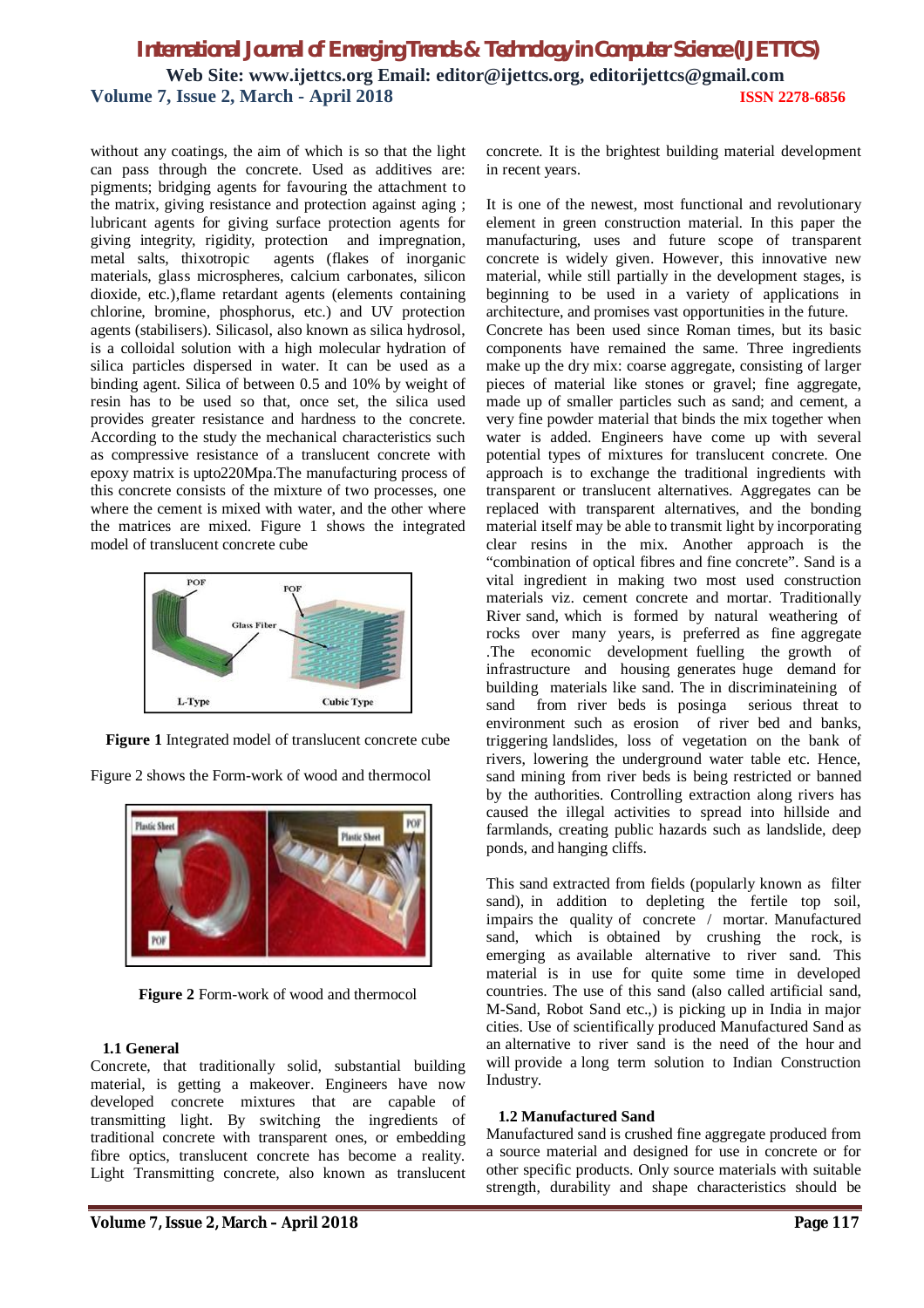used. Production generally involves crushing, screening and possibly washing. Separation into discrete fractions, recombining and blending may be necessary.

#### **1.3 Applications**

Transparent concrete offer s advanced technical solutions, semi-natural and ecological concrete. This concrete has a wide range of utilization in construction, architecture, decoration and even furniture. Some of the feasible applications for the creative concrete are as follows:

- Transparent concrete blocks are best suited for floors, pavements and load-bearing walls.
- Interior wall cladding, dividing walls and facades based on thin panels.
- It can be used as partitions wall where the sunlight does not reach satisfactorily.
- Transparent on create can also be used in furniture for the any and creative purpose.
- Light hanging from ceiling
- Used to glow sidewalks at night.
- Increasing range of vision in dark subway stations.
- To light indoor fire exit in case of power failure.
- High lighting speed bump son freeways, highways and express way sat night.

#### **1.4 Material Used For Manufacturing of Transparent Concrete**

It is a combination of fibre optics and fine concrete. It can be produced as prefabricated building blocks and panels. Due to the small size of the fibres, they blend into concrete becoming a component of the material like small pieces of aggregate. Thousands of optical fibres strands are placed in concrete to transmit light, either natural or artificial, into all spaces enclosed by the translucent concrete panels. Figure 3 shows the optical fibres used in the study.



**Figure 3** Optical fibres

- Infused with optical fibres
- Fire protection classification A2
- Highest UV resistance

#### **1.6 How Transparent Concrete Made**

- Strands of optical fibres are cast by the thousands into concrete to transmit light, either natural or artificial, into all spaces surrounding the resulting translucent panels. Light-transmitting concrete is produced by adding 4% to 5% optical fibres (by volume) into the concrete mixture. The fibres run parallel to each other, transmitting light between two surfaces of the concrete element in which they are embedded. Thickness of the optical fibres can be varied between 2 um and 2 mm to suit the particular requirements of light transmission.
- Originally, the fibre filaments were placed individually in the concrete, making production time-consuming and costly. Newer, semiautomatic production processes use woven fibre fabric instead of single filaments. Fabric and concrete are alternately inserted into moulds at intervals of approximately 2 mm to 5 mm. Smaller or thinner layers allow an increased amount of light to pass through the concrete. Following casting, the material is cut into panels or blocks of the specified thickness and the surface is then typically polished, resulting in finishes ranging from semi-gloss to high- gloss.
- The concrete mixture is made from fine materials only: it contains no coarse aggregate. The compressive strength of greater than 70 MPa (over 10,000 psi) is comparable to that of high-strength concretes.

Figure 4 shows the optical fibres



**Figure 4** Optical fibre

Figure 5 shows the placing of fibre

#### **1.5 Material Performance**

- Concrete embedded with optical glass fibres running in a matrix while still retaining the strength of concrete.
- High density top layer concrete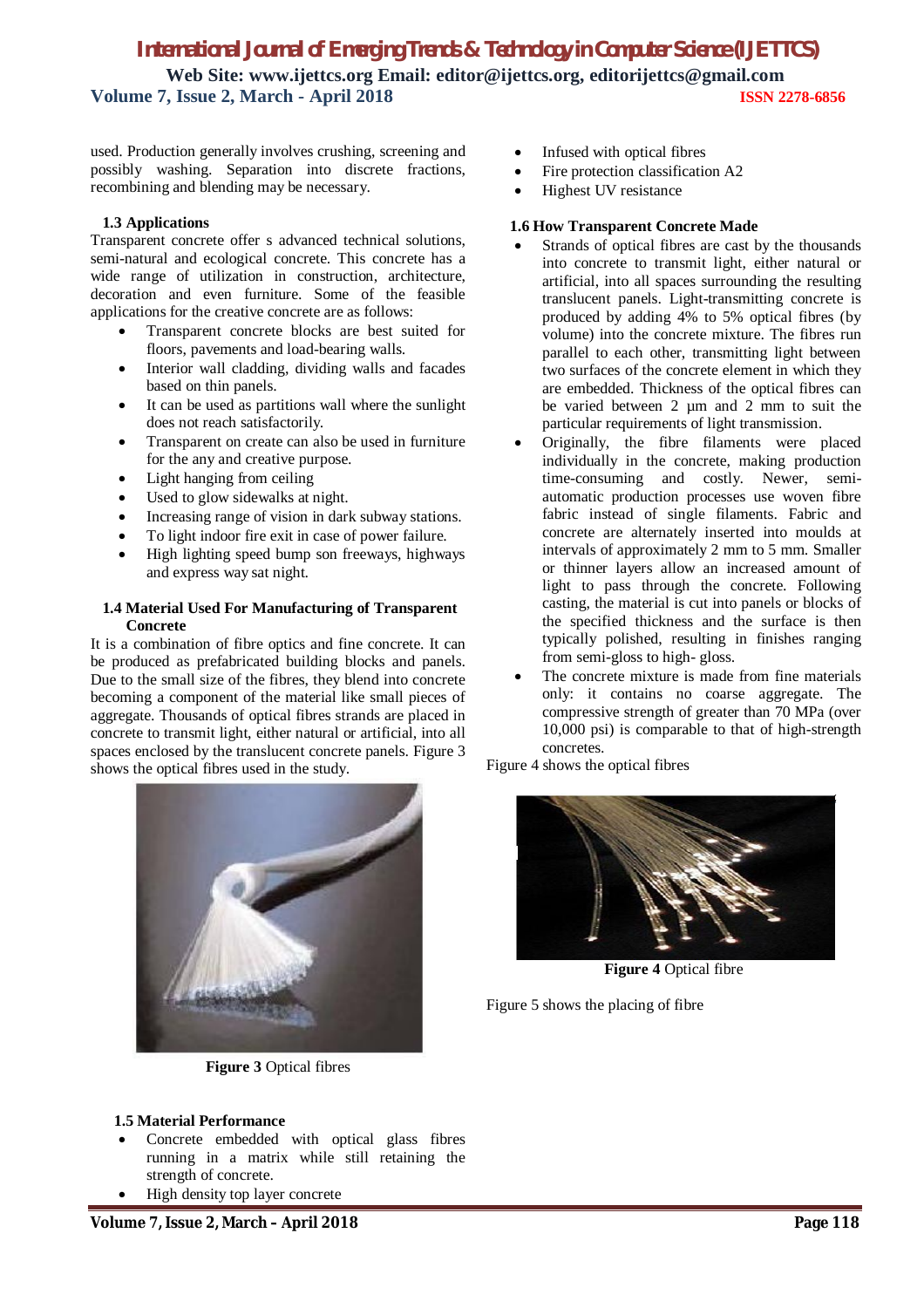

**Figure 5** Placing of Fibre

Figure 6 shows the transmission of light



**Figure 6** Transmission of light

#### **1.7 Used Of Translucent Concrete**

Translucent concrete is not currently widely produced. There are only a select few companies, and the process is somewhat low- tech and slow. It can only be produced as pre- cast or prefabricated blocks and panels; it cannot be poured on site like traditional concrete. With its lighttransmitting properties, however, translucent concrete has the power to potentially transform the interior of concrete buildings, making them appear fresh, open and spacious. Figure 7 shows the example of transparent concrete.



**Figure 7** Example of Transparent Concrete

#### **1.8 Traditional Uses**

- Translucent blocks suitable for floors, pavements and load-bearing walls
- Facades, interior wall cladding and dividing walls based on thin panels.

#### **1.9 Emerging Uses/Trends**

- Partitions
- Furniture
- Light fixtures
- Light sidewalks at night
- Increasing visibility in dark subway stations
- Lighting indoor fire escapes in the event of a power failure
- Illuminating speed bumps on roadways at night
- **Stairs**
- Decorative Tiles
- Lamps

Blocks of LiTraCon can be produced in different sizes, giving builders a wide variety of options when working with the material. So far, the blocks have been used in many buildings, for everything from desks to interior and exterior walls to lamps, and even an outdoor memorial. The material transmits light up to 20 m, so the concrete can be very thick while still making use of its light transmitting capabilities. The possible uses for LiTraCon are nearly endless. The blocks may even be used in the construction of energysmart homes to reduce electricity costs by allowing more daylight to penetrate the structure.

#### **1.10 Benefits of Optical Fibre**

- Safe No electricity, heat, or ultraviolet light in the fibre optic cable. Ideal for use in and around water, precious artifacts, paintings, combustible surfaces, etc.
- Versatile- Multiple applications possible from one light source.
- Economical- Operates on less than two amps.
- User friendly- The cable is durable, UV protected plastic, so there is nothing to break or burn out. Virtually maintenance free.

#### **1.11 Environmental Impact**

When a solid wall is imbued with the ability to transmit light, it means that a home can use fewer lights in their house during daylight hours. Since the insulating capacity of the wall is unchanged, the result is a net energy gain.

#### **1.12 Glowing Future**

Several years ago, the material was featured in the "Liquid Stone" exhibit at the National Building Museum, and started opening peoples' eyes to all kinds of possibilities. While the material has distinct architectural and interior design appeal, some of the companies involved in lighttransmitting concrete production envision using the distinct looks and unique abilities of this concrete for practical applications. Although translucent concrete has been used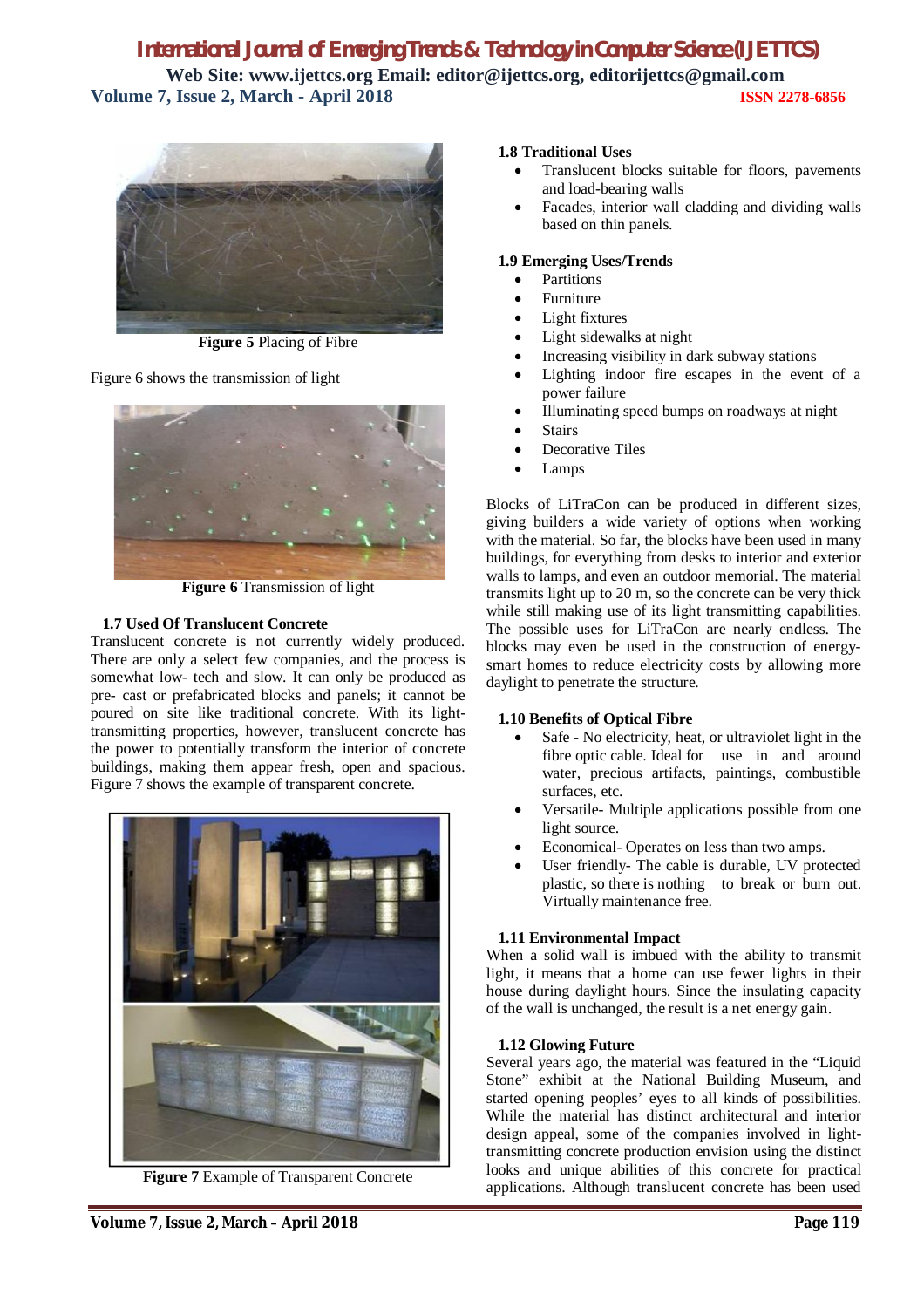primarily as an interior decoration, its creators have "visions of cities that glow from within, and buildings whose windows need not be flat, rectangular panes, but can be arbitrary regions of transparency within flowing, curving walls". It can at the same time be building material and light source, can separate and connect, can be wall or floor, ambient lighting or eye-catcher. Translucent concrete is also a great insulating material that protects against outdoor extreme temperatures while also letting in daylight. This makes it an excellent compromise for buildings in harsh climates, where it can shut out heat or cold without shutting the building off from daylight. It can be used to illuminate underground buildings and structures, such as subway stations. Translucent concrete could provide safety applications in the future such as speed bumps that could be lit "from below to make them more visible at night", or to light indoor fire escapes in case of a power failure. It even has the potential to be sustainable; the aggregate can be replaced with crushed recycled glass.

#### **1.13 Advantages**

- The main advantage of these products is that on large scale objects the texture is still visible - while the texture of finer translucent concrete becomes indistinct at distance.
- When a solid wall is imbued with the ability to transmit light, it means that a home can use fewer lights in their house during daylight hours.
- It has very good architectural properties for giving good aesthetical view to the building.
- Where light is not able to come properly at that place transparent concrete can be used.
- Energy saving can be done by utilization of transparent concrete in building.
- Totally environment friendly because of its light transmitting characteristics, so energy consumption can be reduced.
- Speed bumps in parking lots and driveways could be illuminated from below, making them more visible and therefore more.
- Translucent concrete walls on restaurants, clubs, and other establishment to reveal how many patrons are inside.

#### **1.14 Objective**

- To cast a special type of concrete with light transmitting properties.
- To study development in performance of concrete in light transmission by using optical fibre and improve performance of structure to derive natural light.
- To make concrete partially transparent by using optical fibres in it to impart good appearance to structure.
- To study cost effectiveness of this high performance concrete.
- To study Energy saving for illumination by using transparent block for building.

### **2. METHODOLOGY**

Figure 8 shows the methodology of the study



**Figure 8** Methodology

### **3. MATERIALS USED AND MATERIAL PROPERTIES**

#### **3.1 Cement**

The cement used was ordinary Portland cement 53 (OPC 53).All properties of cement were determined by referring IS 12269 - 1987. The specific gravity of cement is 3.15. The initial and final setting times were found as 55 minutes and 258 minutes respectively. Standard consistency of cement was 30%. Different types of cement also will produce concrete have a different rates of strength development. The choice of brand and type of cement is the most important to produce a good quality of concrete. The type of cement affects the rate of hydration, so that the strengths at early ages can be considerably influenced by the particular cement used. It is also important to ensure compatibility of the chemical and mineral admixtures with cement.

#### **3.2 Fine Aggregate**

The sand which was locally available and passing through 4.75mm IS sieve is used. The specific gravity of fine aggregate was 2.60. Locally available river sand conforming to Grading zone I of IS: 383 –1970.Clean and dry river sand available locally will be used. Sand passing through IS 4.75mm Sieve will be used for casting all the specimens.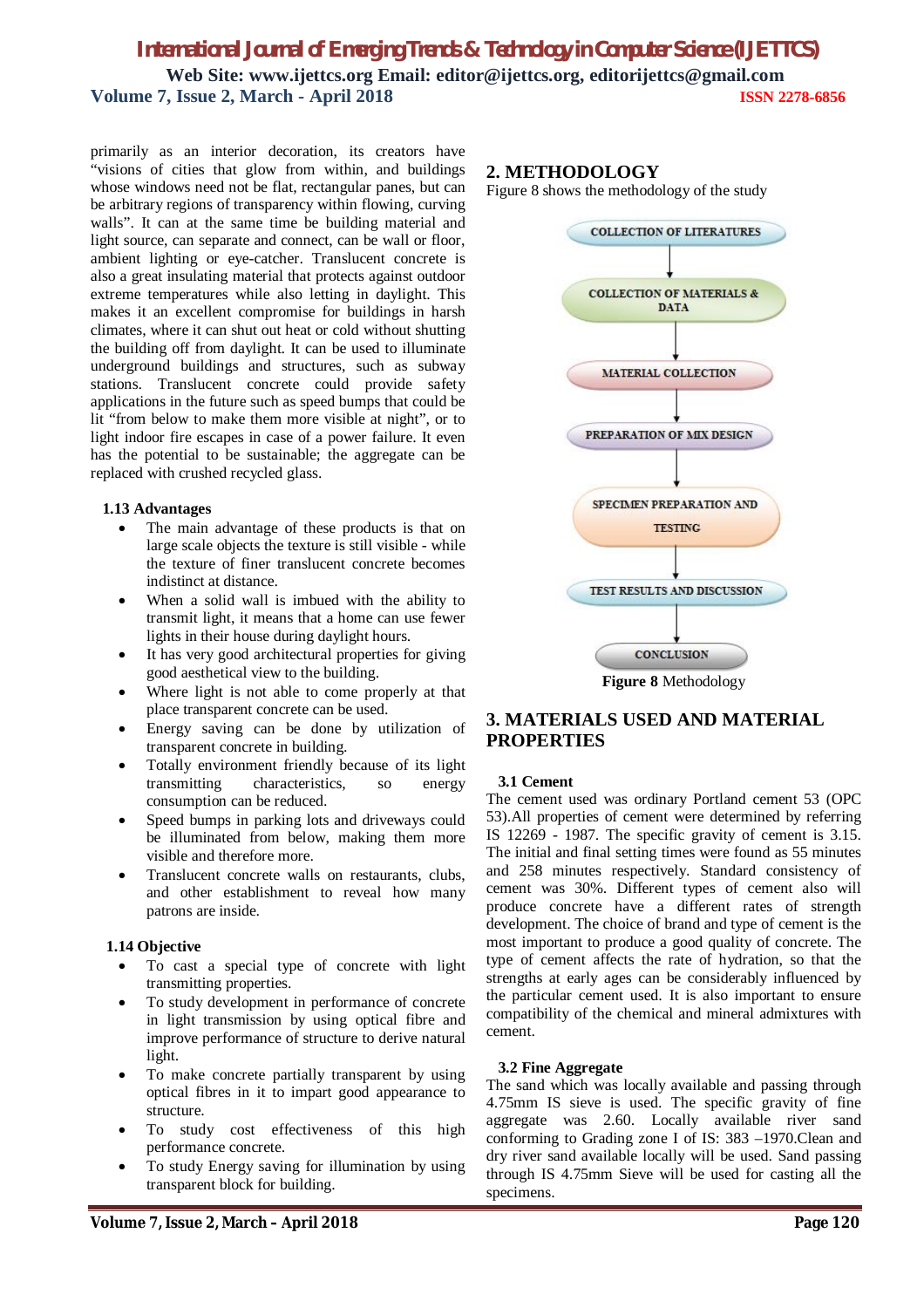#### **3.3 Coarse Aggregate**

20mm size aggregates-The coarse aggregates with size of 20mm were tested and the specific gravity value of 2.78 and fineness modulus of 7 was found out. Aggregates were available from local sources.

#### **3.4 Water**

The water used for experiments was potable water. Water used for mixing and curing shall be clean and free from injurious amounts of Oils, Acids, Alkalis, Salts, Sugar, Organic materials Potable water is generally considered satisfactory for mixing concrete Mixing and curing with sea water shall not be permitted. The pH value shall not be less than 6.

#### **3.5 Manufactured Sand**

When rock is crushed and sized in a quarry the main aim has generally been to produce coarse aggregates and road construction materials meeting certain specifications. Generally, this process has left over a proportion of excess fines of variable properties, generally finer than 5-mm size. The premixed concrete industry has for some time tried to find ways to utilize this material as a controlled replacement of natural sand.

Separation into discrete fractions, recombining and blending may be necessary. It is recognised from both local and overseas experience, that some quarry sources or some rock types within any particular quarry would not be suitable for use as manufactured sand in concrete. The research conducted has demonstrated that weathered and altered materials will adversely affect water demand in mixes, with predictable effects on mix strength, shrinkage and workability. Properties that are advantageous in crushed fine aggregate for some uses, e.g. low levels of plasticity for crusher dusts used in road bases, will be disadvantageous in crushed fine aggregate intended for use in concrete. Table 1 shows the physical properties of Msand

| <b>Table 1:</b> Physical properties of M-Sand |  |  |
|-----------------------------------------------|--|--|
|-----------------------------------------------|--|--|

| S.NO | <b>PROPERTIES</b>       | <b>VALUE</b> |
|------|-------------------------|--------------|
|      | <b>Specific Gravity</b> | 2.84         |
|      | <b>Fineness Modulus</b> | 2.82         |
|      | <b>Water absorption</b> | 5.6%         |

#### **3.5.1 Geological and Mineralogical Properties Of Manufactured Sand**

Most of the physical properties tested did not appear to be sensitive to rock type but were affected by the mineralogy developed in the rocks by either weathering or alteration. The clear exception was when the samples were tested by the Micro Deval apparatus. In this test the softer limestone had higher losses than most of the siliceous aggregates. This appeared independent of whether the limestone sample

was weathered or not. The amount of testing conducted to date is limited but it would be advisable to avoid the use of limestone manufactured sands in circumstances that require high abrasion resistance in concrete.

Durability of manufactured sands, as for coarse aggregates, needs to address properties of hardness, strength, toughness and the ability to withstand abrasion. Although the fine aggregate will not tend to carry load in the concrete structure to the same extent as the coarse aggregate, the fine aggregate must be sufficiently durable that it will not fret or break. None of the durability tests mentioned are suitable for measuring 'hardness' or 'toughness' in manufactured sands; There is only a limited number of test machines currently in Australia and work in assessing the test procedure has only commenced. However, the test can be run on fine aggregate and it appears capable of distinguishing between 'soft' and 'hard' rock, as opposed to 'altered' and 'weathered' mineralogy that tends to be the criteria of the other durability tests. It is hoped that the apparatus will allow for the assessment of abrasion resistance, particularly for manufactured sands that might be used in concrete pavements.

#### **3.6 Optical Fibre**

Flexible, transparent fibre made up of glass or plastic. It transmits light between two ends of the fibre. Optical fibre transmits light so effectively that there is almost no loss of light conducted through the fibres. For light transmission the thickness of optical fibre should be varied from 2 μm and 2 mm nearly equal to diameter of human hair. Concrete is produced by adding 4% to 5% optical fibre by volume in concrete mix. Figure 9 shows the total internal reflection.



**Figure 9** Total internal reflection

#### **4. MIX DESIGN**

#### **Design Stipulations**

 Grade Designation M-30 Type of cement O.P.C-53grade Fine Aggregate Zone-I Sp. Gravity Cement 3.11 Sp. Gravity Fine Aggregate 2.65 Sp. Gravity Coarse Aggregate 2.75

#### **Mix Proportion**

Table 2 shows the Mix proportion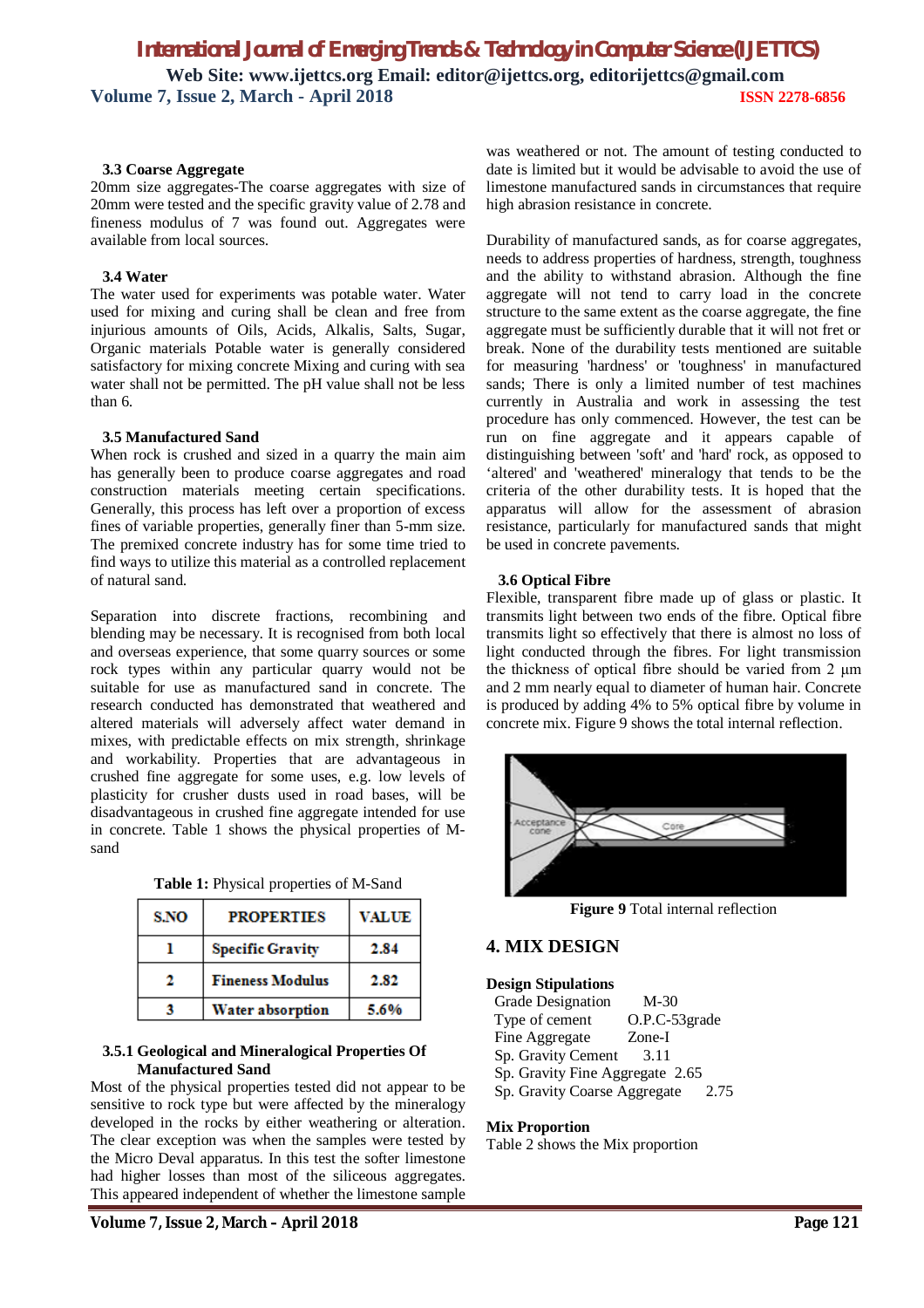connectors.

return loss.

| <b>Table 2: Mix proportion</b> |                  |                  |                     |  |  |
|--------------------------------|------------------|------------------|---------------------|--|--|
| <b>Cement</b><br>$(kg)/m^3$    | FA<br>$(kg)/m^3$ | CА<br>$(kg)/m^3$ | Water<br>$(kg)/m^3$ |  |  |
| 531.43                         | 602.71           | 1055.31          | 186                 |  |  |

### **5. TEST PROCEDURE**

#### **5.1 Compression Test on Concrete Cubes**

The determination of the compressive strength of concrete is very important because the compressive strength is the criterion of its quality. Other strength is generally prescribed in terms of compressive strength. The strength is expressed in N/mm<sup>2</sup> . This method is applicable to the making of preliminary compression tests to ascertain the suitability of the available materials or to determine suitable mix proportions.

#### **5.2 Flexural Strength Test**

During the testing, the beam specimens of size 7000mmx150mmx150mm were used. Specimens were dried in open air after 7 days of curing and subjected to flexural strength test under flexural testing assembly. Apply the load at a rate that constantly increases the maximum stress until rupture occurs.

#### **5.3 Reflectance Procedure**

Reflectance or optical return loss (which has also been called "back reflection") of a connection is the amount of light that is reflected back up the fibre toward the source by light reflections off the interface of the polished end surface of the mated connectors and air. It is also called Fresnel reflection and is caused by the light going through the change in index of refraction at the interface between the fibre  $(n=-1.5)$  and air  $(n=-1)$ . Reflectance is primarily a problem with connectors but may also affect mechanical splices which contain an index matching gel to prevent reflectance.

Connectors have different ferrule end finishes to reduce reflectance as well as loss. Mechanical splices have index matching gel to prevent reflections. Properly made fusion splices will have no reflectance; a reflectance peak indicates incomplete fusion or inclusion of an air bubble or other impurity in the splice. Reflectance is one component of the connector's loss, representing about 0.3 dB loss for a noncontact or air-gap connector where the two fibres do not make contact. Minimizing the reflectance is necessary to get maximum performance out of high bit rate laser systems and especially AM modulated CATV systems. In multimode systems, reflections are less of a problem but can add to background noise in the fibre.

Since this is more a problem with single mode systems, manufacturers have concentrated on solving the problem for

reflectometer (OTDR.) Neither method is particularly accurate, about  $+/-1$  dB at best, but test equipment manufacturers often have readouts to 0.01 dB which only confuses people who think that the resolution of the instrument is the accuracy of the measurement. The problem with reflectance is the large range of the measurement which causes one of the two measurements to be a very low optical power.

 **5.3.1 Measuring Reflectance**

Typical reflectance measurements require a large dynamic range, since reflectance is small for most current types of connectors as shown in the Table 3.

their single mode components but multimode connectors benefit also since any reduction in reflectance also reduces loss. Several schemes have been used to reduce reflectance, mainly using a convex physical contact (PC) polish on the end of the connector ferrule, which reduces the Fresnel reflection and reduces reflectance to ~-40 to -50 dB. The technique involves polishing the end surface of the fibre to a convex surface to ensure proper fibre contact. On single mode fibre, PC finishes work even better at a slight angle  $(8^{\circ})$  to almost totally prevent reflectance ( $\sim$  -60 dB). These connectors are called APC or angled physical contact

Reflectance is defined by the amount of light reflected compared to the power of the light being transmitted down the fibre. Thus a 1% reflectance is -20 dB, which is about what you get from a flat polished air gap connection, and 1 part per million would be -60 dB, typical of an APC connector. Return loss is the opposite, the amount of loss at the level of the return signal, so -20 dB reflectance is 20 dB

There are two ways to measure reflectance. One method uses a source and power meter with some accessories or an instrument called an optical CW reflectometer (OCWR), while the other method uses an optical time domain

**Table 3:** Reflectance measure

| Connector Type        | <b>Typical Reflectance</b> |
|-----------------------|----------------------------|
| Flat with air gap     | -20 dB                     |
| Physical Contact (PC) | $-30$ tp $-40$ dB          |
| Ultra PC              | $-40$ to $-50$ dB          |
| $APC$ (angled)        | -60 dB or higher           |

Measuring over a 40 to 60 dB range is challenging, and reflectance testing adds another problem, how to minimize the errors from other reflecting parts of the cable being tested or even fibre backscatter on longer fibres. Furthermore, reflectance is sensitive to polarization effects which may not be controllable in all test conditions.

### **6. TEST PROCEDURE**

#### **6.1 Compressive Strength of Cube**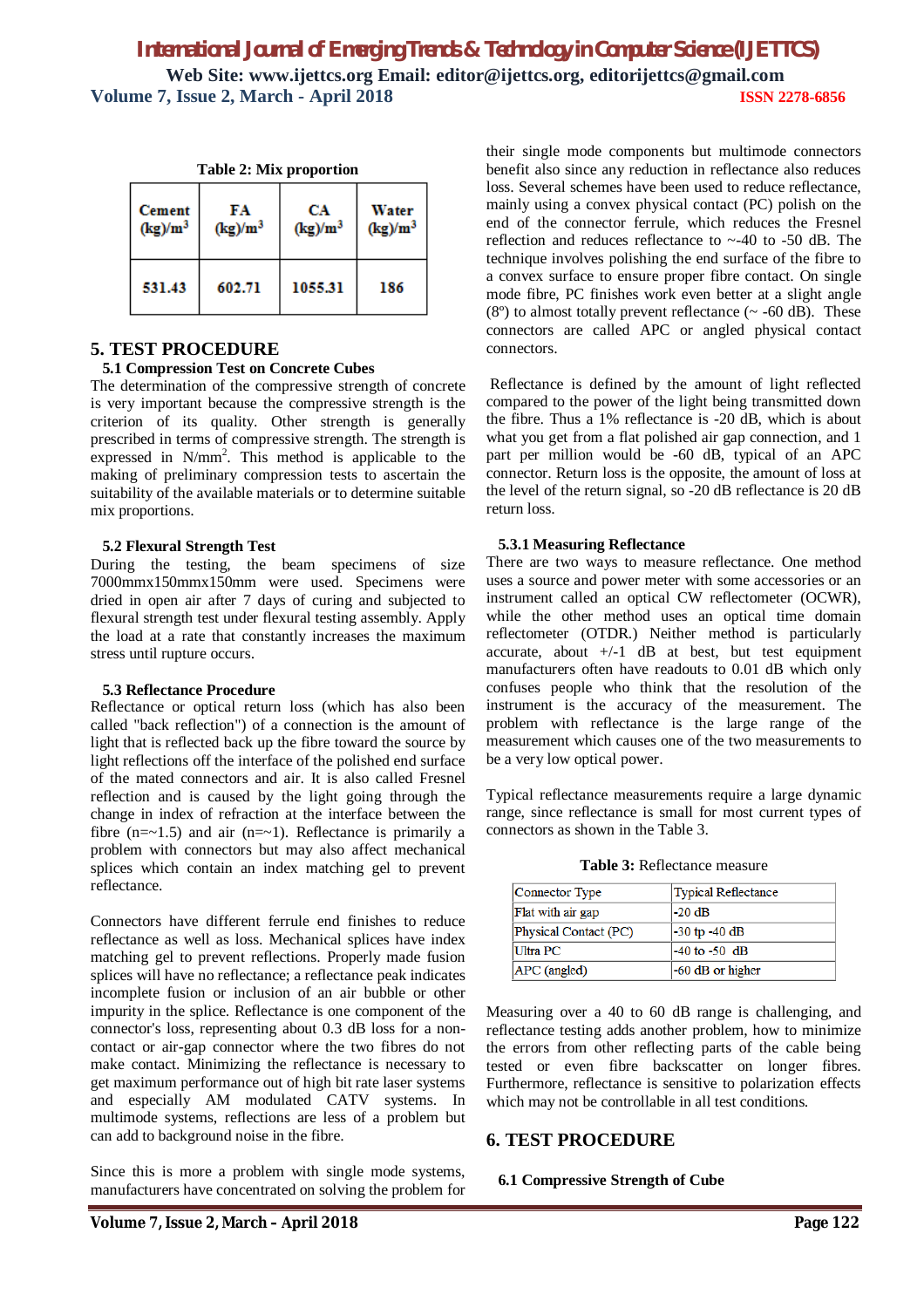#### **Table 4 shows the compressive strength of cube**

**Table 4:** Compressive Test Result **COMPRESSIVE STRENGTH(N/mm<sup>2</sup>)** % OF MTY **REPLACEMENT** DESIGN 7DAVS 14 DAYS 28DAYS 10.5  $23.6$  $32.3$  $\ddot{\mathbf{0}}$  $M_{30}$  $\overline{10}$  $21.2$  $26.6$ 35.3

Figure 10 shows the Compression Test Graph Result



**Figure 10** Compression test graph result

### **6.2 Flexural Strength Test for Cylinder**

Table 5 shows the Flexural Strength Test Result

**Table 5:** Flexural Strength Test Result

|                                     |        | <b>FLEXURAL STRENGTH TEST</b> |                |      |  |
|-------------------------------------|--------|-------------------------------|----------------|------|--|
| % OF<br>МIХ                         |        | (N/mm <sup>2</sup> )          |                |      |  |
| <b>REPLACEMENT</b><br><b>DESIGN</b> | 7 DAYS | 14 DAYS                       | <b>28 DAYS</b> |      |  |
|                                     | 0      | 2.1                           | 3.1            | 4.9  |  |
| $M_{30}$                            | 10     | 2.34                          | 3.5            | 5.12 |  |

Figure 11 shows the Flexural Strength Graph Result



**Figure 11** Flexural strength graph result

### **7. CONCLUSION**

Translucent concrete blocks can be used in many ways and implemented into many forms and be highly advantageous. The transmittance obtained for the various translucent concrete specimens was seen to increase with the amount of optical fibres used.

 The transparent concrete has good light guiding property and the ratio of optical fibre volume to concrete is proportion to transmission.

- The compressive strength of Light transmitting concrete is equal to the strength of the ordinary concrete and it has the property to transmit light.
- The transparent concrete not loses the strength parameter when compared to regular concrete and also it has very vital property for the aesthetical point of view. It can be used for the best architectural appearance of the building.
- Compared to compressive strength results of conventional concrete and proposed mix, it attains optimum strength  $35.3$  N/mm<sup>2</sup> at 28 days.
- Replacement of fibres 10% will increase in split tensile strength as compared to conventional concrete.
- This new kind of building material can integrate the concept of green energy saving with the usage self-sensing properties of functional materials.

### **References**

- [1]. T.Subramani., S.Krishnan. S.K.Ganesan., G.Nagarajan "Investigation of Mechanical Properties in Polyester and Phenyl-ester Composites Reinforced With Chicken Feather Fibre" International Journal of Engineering Research and Applications Vol. 4, Issue 12(Version 4), pp.93-104, 2014.
- [2]. T.Subramani, J.Jayalakshmi , " Analytical Investigation Of Bonded Glass Fibre Reinforced Polymer Sheets With Reinforced Concrete Beam Using Ansys" , International Journal of Application or Innovation in Engineering & Management (IJAIEM) , Volume 4, Issue 5, pp. 105-112 , 2015
- [3]. T.Subramani, D.Latha , " Experimental Study On Recycled Industrial Waste Used In Concrete" , International Journal of Application or Innovation in Engineering & Management (IJAIEM) , Volume 4, Issue 5, pp. 113-122 , 2015
- [4]. T.Subramani, V.Angappan , " Experimental Investigation Of Papercrete Concrete" , International Journal of Application or Innovation in Engineering & Management (IJAIEM) , Volume 4, Issue 5, pp. 134-143 , 2015
- [5]. T.Subramani, V.K.Pugal , " Experimental Study On Plastic Waste As A Coarse Aggregate For Structural Concrete" , International Journal of Application or Innovation in Engineering & Management (IJAIEM) , Volume 4, Issue 5, pp.144-152 2015
- [6]. T.Subramani, B.Suresh , " Experimental Investigation Of Using Ceramic Waste As A Coarse Aggregate Making A Light Weight Concrete " , International Journal of Application or Innovation in Engineering & Management (IJAIEM) , Volume 4, Issue 5, pp. 153-162 , 2015
- [7]. T.Subramani, M.Prabhakaran , " Experimental Study On Bagasse Ash In Concrete" , International Journal of Application or Innovation in Engineering & Management (IJAIEM) , Volume 4, Issue 5, pp. 163- 172 , 2015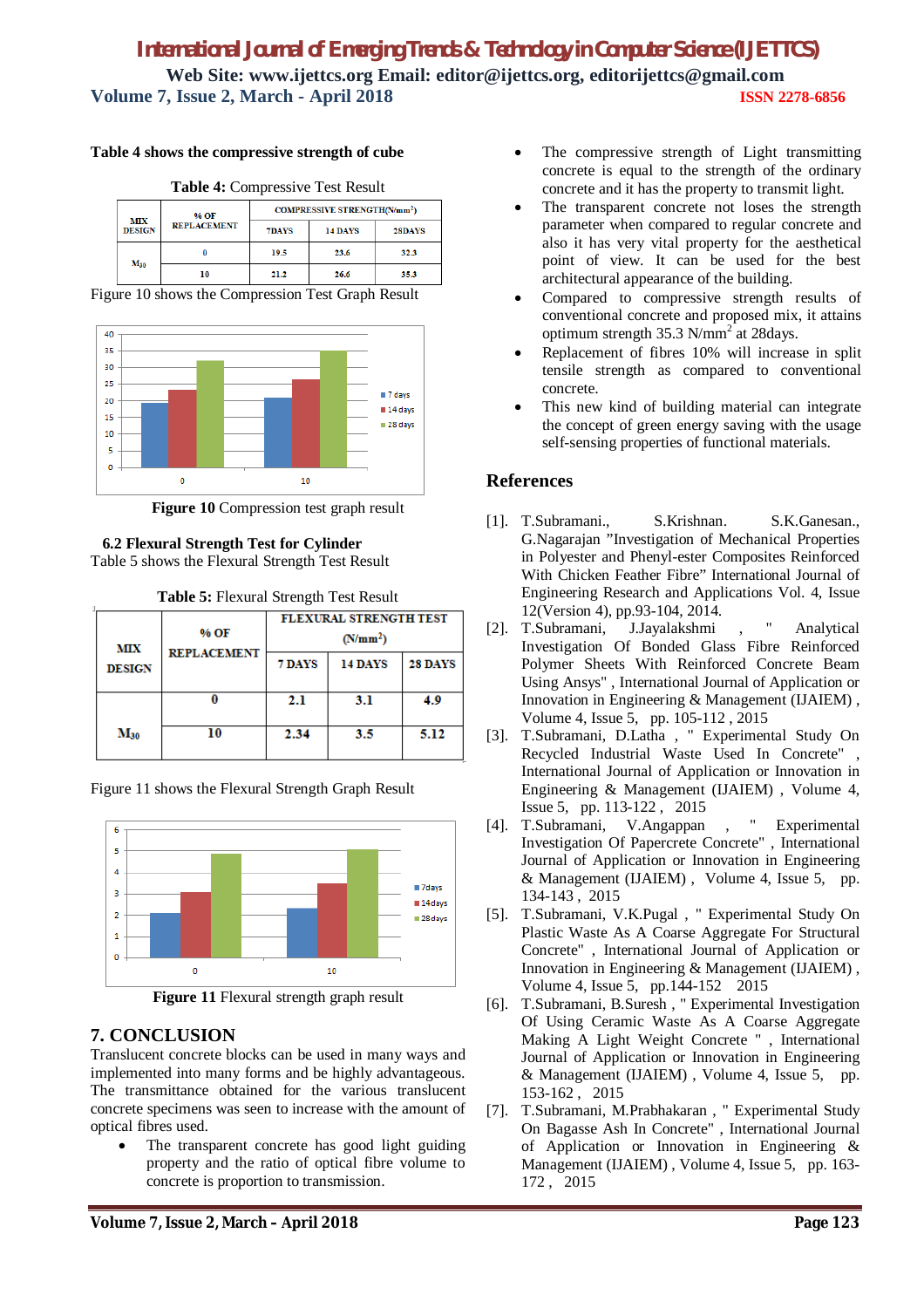- [8]. T.Subramani, A.Mumtaj , " Experimental Investigation Of Partial Replacement Of Sand With Glass Fibre" , International Journal of Application or Innovation in Engineering & Management (IJAIEM) , Volume 4, Issue 5, pp. 254-263 , 2015
- **[9]. T.Subramani, S.B.Sankar Ram Experimental Study on Concrete Using Cement With Glass Powder, IOSR Journal of Engineering,Volume 5 , Issue 5, Version 3, pp43-53, 2015**
- [10]. T.Subramani, S.Kumaran , " Experimental Investigation Of Using Concrete Waste And Brick Waste As A Coarse Aggregate " , International Journal of Application or Innovation in Engineering & Management (IJAIEM) , Volume 4, Issue 5, pp. 294-303 , 2015
- **[11]. T.Subramani, G.Ravi, "Experimental Investigation Of Coarse Aggregate With Steel Slag In Concrete", IOSR Journal of Engineering, Volume 5,Issue 5, Version 3, pp64-73, 2015**
- [12]. T.Subramani, K.S.Ramesh , " Experimental Study On Partial Replacement Of Cement With Fly Ash And Complete Replacement Of Sand With M sand" , International Journal of Application or Innovation in Engineering & Management (IJAIEM) , Volume 4, Issue 5 , pp. 313-322 , 2015
- [13]. T.Subramani, G.Shanmugam , " Experimental Investigation Of Using Papercrete And Recycled Aggregate As A Coarse Aggregate " , International Journal of Application or Innovation in Engineering & Management (IJAIEM) , Volume 4, Issue 5, pp. 323-332 , May 2015
- [14]. T.Subramani, P.Sakthivel , " Experimental Investigation On Flyash Based Geopolymer Bricks" , International Journal of Application or Innovation in Engineering & Management (IJAIEM) , Volume 5, Issue 5, pp. 216-227 , 2016 .
- [15]. T.Subramani, R.Siva, "Experimental Study On Flexural And Impact Behavior Of Ferrocement Slabs" International Journal of Application or Innovation in Engineering & Management (IJAIEM), Volume 5, Issue 5, pp. 228-238 , 2016
- [16]. T.Subramani, A.Anbuchezian , " Experimental Study Of Palm Oil Fuel Ash As Cement Replacement Of Concrete " , International Journal of Application or Innovation in Engineering & Management (IJAIEM), Volume 6, Issue 3, March 2017 , pp. 001-005 , ISSN 2319 - 4847.
- [17]. T.Subramani, A.Anbuchezian , " Experimental Study Of Mineral Admixture Of Self Compacting Concrete " , International Journal of Application or Innovation in Engineering & Management (IJAIEM), Volume 6, Issue 3, March 2017 , pp. 006-010 , ISSN 2319 - 4847.
- [18]. T.Subramani, A.Anbuchezian, "Experimental Test On Bitumen With Addition Of 35% Of Plastic Fibre " , International Journal of Application or Innovation in Engineering & Management (IJAIEM), Volume 6, Issue 3, March 2017 , pp. 017-022 , ISSN 2319 - 4847.
- [19]. T.Subramani, A.Anbuchezian , " Stabilization Of M30 Concrete Pavement By Partially Replacing Cement By 20% Of Flyash And Sodium Silicate " , International Journal of Application or Innovation in Engineering & Management (IJAIEM), Volume 6, Issue 3, March 2017 , pp. 023-031 , ISSN 2319 - 4847.
- [20]. T.Subramani, A.Anbuchezian , " Experimental Investigation On Flexural Behavior Of Folded Ferro Cement Panels " , International Journal of Application or Innovation in Engineering & Management (IJAIEM), Volume 6, Issue 3, March 2017 , pp. 045- 049 , ISSN 2319 - 4847.
- [21]. T.Subramani, A.Anbuchezian , " Experimental Study On Replacement Of Concrete Material By Water Treatment Plant Waste Sewage " , International Journal of Application or Innovation in Engineering & Management (IJAIEM), Volume 6, Issue 3, March 2017 , pp. 050-057 , ISSN 2319 - 4847.
- [22]. T.Subramani, A. Fizoor Rahman , " An Experimental Study On The Properties Of Pet Fibre Reinforced Concrete " , International Journal of Application or Innovation in Engineering & Management (IJAIEM), Volume 6, Issue 3, March 2017 , pp. 058-066 , ISSN 2319 - 4847.
- [23]. T.Subramani, M.Meganathan, S.Priyanka Experimental Study On Strength Properties Of Diaphanous Concrete With Vermiculite International Journal of Application or Innovation in Engineering & Management (IJAIEM), Volume 6, Issue 5, May 2017 , pp. 229-238 , ISSN 2319 - 4847.
- [24]. T.Subramani, T.Anandavel, S.Priyanka, Experimental Investigation Of Waste Plastic Fibre In Reinforced Cement Concrete Using Recycled Coarse Aggregate " , International Journal of Application or Innovation in Engineering & Management (IJAIEM), Volume 6, Issue 5, May 2017 , pp. 239-250 , ISSN 2319 - 4847.
- [25]. T.Subramani, S.Priyanka , " Experimental Test On Carbon Nano Powder On The Properties Of Concrete " , International Journal of Application or Innovation in Engineering & Management (IJAIEM), Volume 6, Issue 5, May 2017 , pp. 294-303 , ISSN 2319 - 4847.
- [26]. T.Subramani, P.Babu, S.Priyanka , " Strength Study On Fibre Reinforced Concrete Using Palmyra Palm Fibre Using Fem Software " , International Journal of Emerging Trends & Technology in Computer Science (IJETTCS), Volume 6, Issue 3, May - June 2017 , pp. 198-207 , ISSN 2278-6856.
- [27]. T.Subramani, G.Unni Krishnan, R.Arumugam, A.Godwyn Michael Cornelies, H.Gopu , " Experimental Study Of Quarry Sand And Rice Husk Replacing In Concrete " , International Journal of Application or Innovation in Engineering & Management (IJAIEM), Volume 6, Issue 5, May 2017 , pp. 312-319 , ISSN 2319 - 4847.
- [28]. T.Subramani, R.Sengottaiyan, K.Roop Kumar, V.Arun Kumar , S.S.Shanjay Sundara Sood , " An Expremental Investigation On Mineral Admixture For